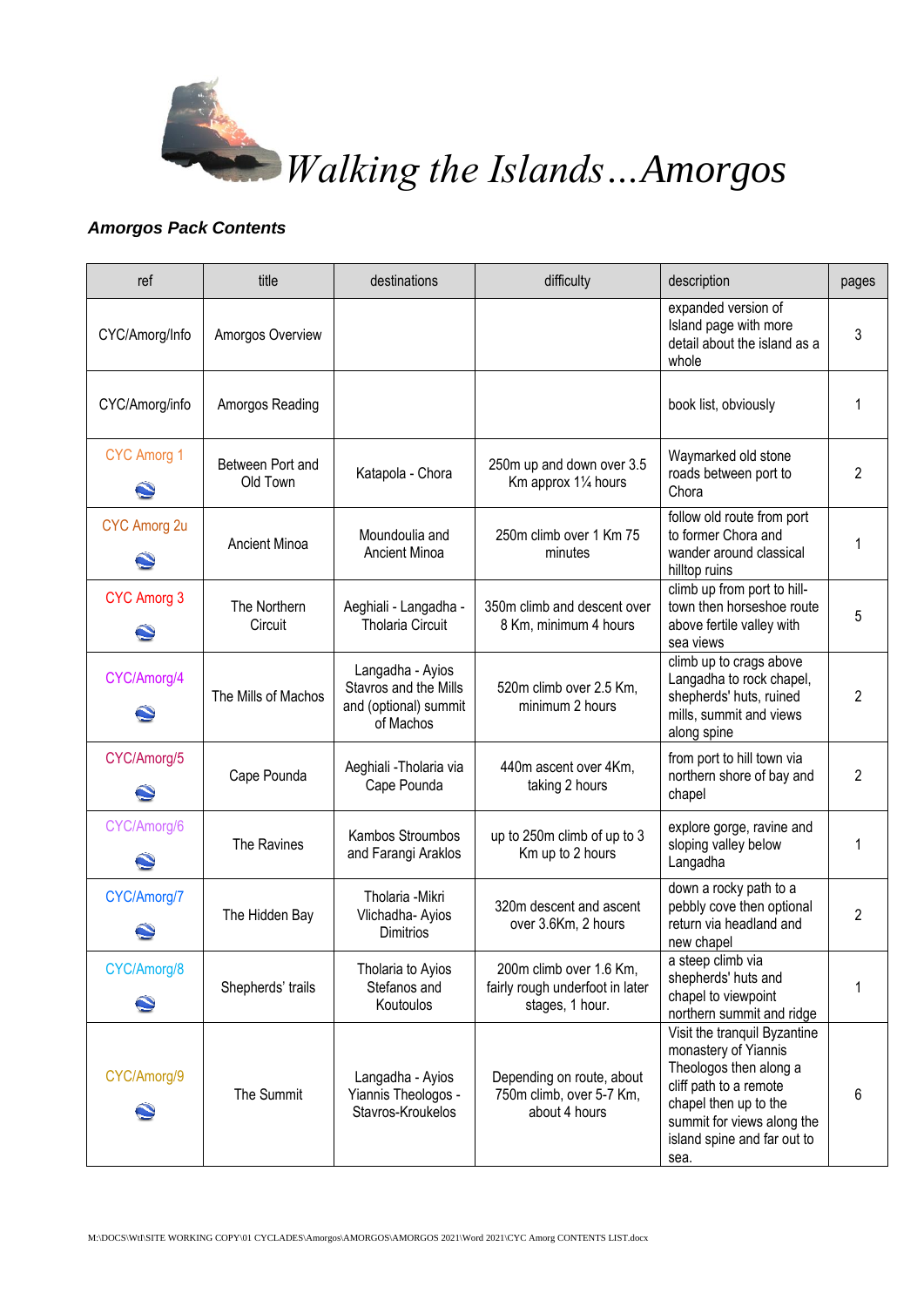| CYC/Amorg/9pan | summit panorama                                    | Kroukelos                                                                           |                                                                                                                                                                                                                   | Diagram showing views<br>from the summit                                                                                                              | 6              |
|----------------|----------------------------------------------------|-------------------------------------------------------------------------------------|-------------------------------------------------------------------------------------------------------------------------------------------------------------------------------------------------------------------|-------------------------------------------------------------------------------------------------------------------------------------------------------|----------------|
| CYC/Amorg/10   | The Spine Route                                    | Chora, Asfodilia,<br>Potamos, Aeghiali<br>Khosoviotissa, Profitis<br>llias          | 530m climb, 820m descent<br>over 13 Km, about 41/2 hours.<br>Waymarked Route 1.                                                                                                                                   | famous and dramatic hike<br>along spine following old<br>route from Chora to<br>northern port, with variants                                          |                |
| CYC/Amorg 11   | Three Bays and the<br>Old City                     | Katapola, Ancient<br>Minoa, Lefkes, Aghia<br>Thekli, Kamari,<br>Kastri/Old Arkesini | 540m climb, 315m descent<br>over 6.8 Km. Approx 3 hours.<br>Additional 290m up and down<br>over 5 Km (2 hrs) to include<br>Old Arkesini, Refreshments<br>at each end and springs on<br>the way. Waymarked Route 3 | Combine swimming in<br>secluded bays with<br>exploring coast and<br>farmland, rural chapels<br>and the famous ancient<br>citadel of Arkesini (Kastri) | 3              |
| CYC/Amorg 12   | The Minty<br>Monastery                             | Katapola, Ancient<br>Minoa, Stavros, St<br>George Valsamitis                        | 330m climb over 3.6 Km, 90<br>minutes. Water at each end.<br>Partly waymarked Route 3                                                                                                                             | A climb up into the hills<br>behind Katapola to a<br>peaceful monastery in a<br>verdant valley                                                        | 2              |
| CYC/Amorg 13   | The Big Blue                                       |                                                                                     |                                                                                                                                                                                                                   | a walker's guide for film<br>buffs or a film buff's guide<br>for walkers                                                                              | $\overline{c}$ |
| CYC/Amorg 14   | The Big Blue Diving<br>Slabs                       | Chalara                                                                             | About 300m descent over<br>about 1.5Km, stream &<br>springs at the end                                                                                                                                            | Two routes down to the<br>fames diving slabs on the<br>inaccessible south coast                                                                       | 3              |
| CYC/Amorg 15   | The Big Blue<br>Shipwreck and<br>Kalotaritissa Bay | Kolofana, Liveros<br>Bay, Kalotaritissa                                             | 130m descent over 4.6Km,<br>1hour, refreshments each<br>end                                                                                                                                                       | Walk from Kolofana down<br>to the western tip of the<br>islands for a sheltered<br>sandy bay, a shipwreck,<br>and boat trips to an islet.             |                |
|                |                                                    |                                                                                     |                                                                                                                                                                                                                   |                                                                                                                                                       | 47             |

*Routes also available in GPS waypoint format, as kmz/kml files for Google Earth.*